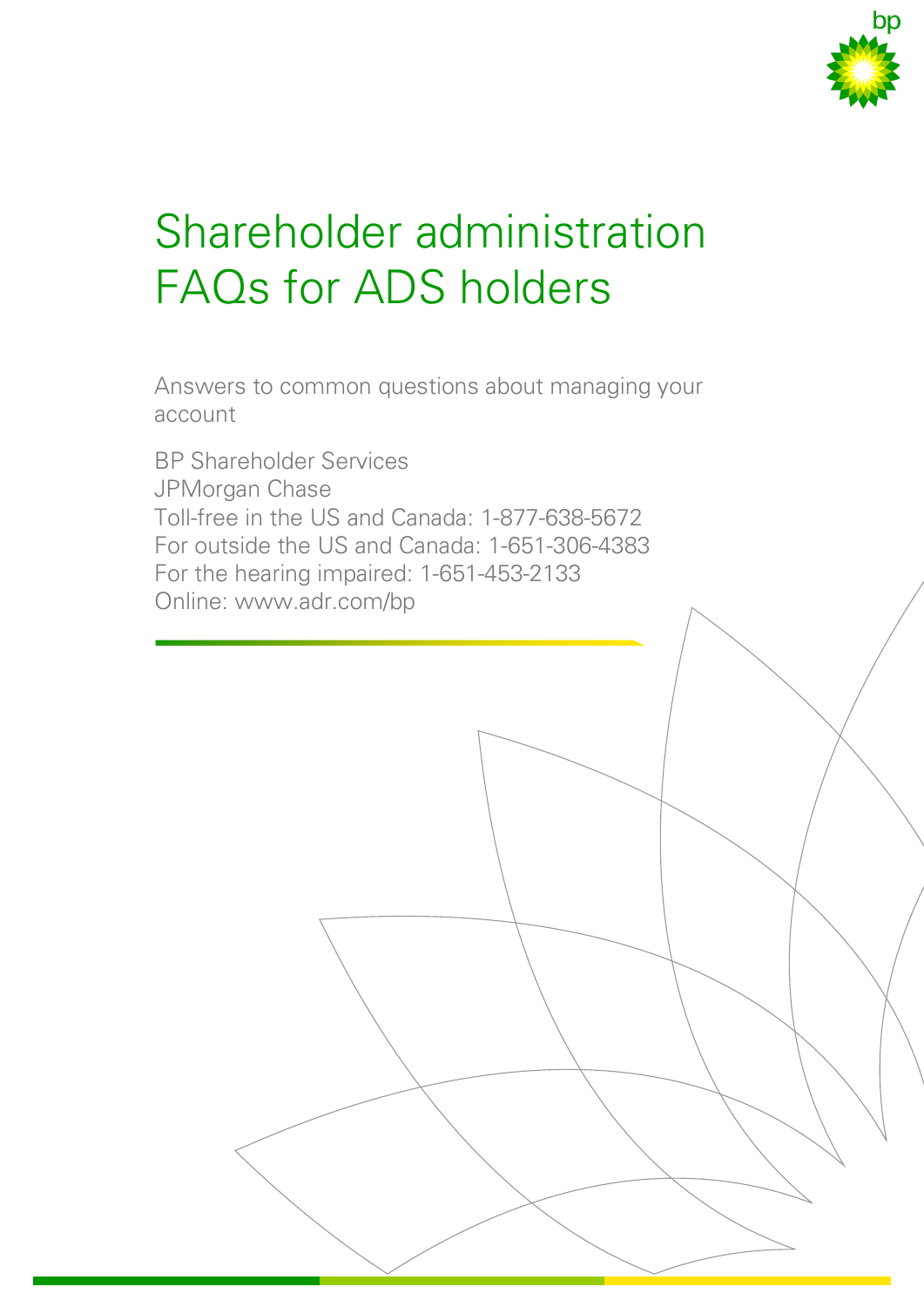

# About JPMorgan Chase NA, the BP ADS Depositary bank

JPMorgan Chase NA is the BP ADS Depositary bank and performs the roles of the transfer agent, registrar, recordkeeper and dividend paying agent. JPMorgan also coordinates the proxy voting process and arranges for custody of the BP ordinary shares underlying the BP ADSs. They are responsible for providing "US BP Shareholder Services" to assist ADS holders with their account queries and account management. For questions about managing your account, contact US BP Shareholder Services.

## How can I find out how many ADSs I hold?

Refer to your account statement, your ADR certificate or contact US BP Shareholder Services. You may access your account information on-line through the US BP Shareholder Services website by clicking on the following link:<https://www.adr.com/bp> You will need to activate your account through the US BP Shareholder Services 'Account Access' process.

#### What do I do if I have lost contact with BP and am not sure if I hold ADSs?

If you are not sure whether you still hold ADSs in BP please contact US BP Shareholder Services for further assistance.

#### How often will I receive account statements?

Statements are sent to you each time there is activity on your book-entry account.

#### What if I have more than one account for the same person/people?

If you buy more BP ADSs, but the name and address supplied to the transfer agent differs, even slightly from the way you are already listed on the account records, another account may be created. If this happens you should contact US BP Shareholder Services, to see if they can consolidate the accounts and/or what additional information they may need to do so.

#### How can I consolidate my certificates or ensure their safekeeping?

If you have more than one BP ADR you can consolidate the certificates by sending them to the address above and requesting that a single certificate be reissued to you. When mailing stock certificates, we advise that you send them via registered mail (with return-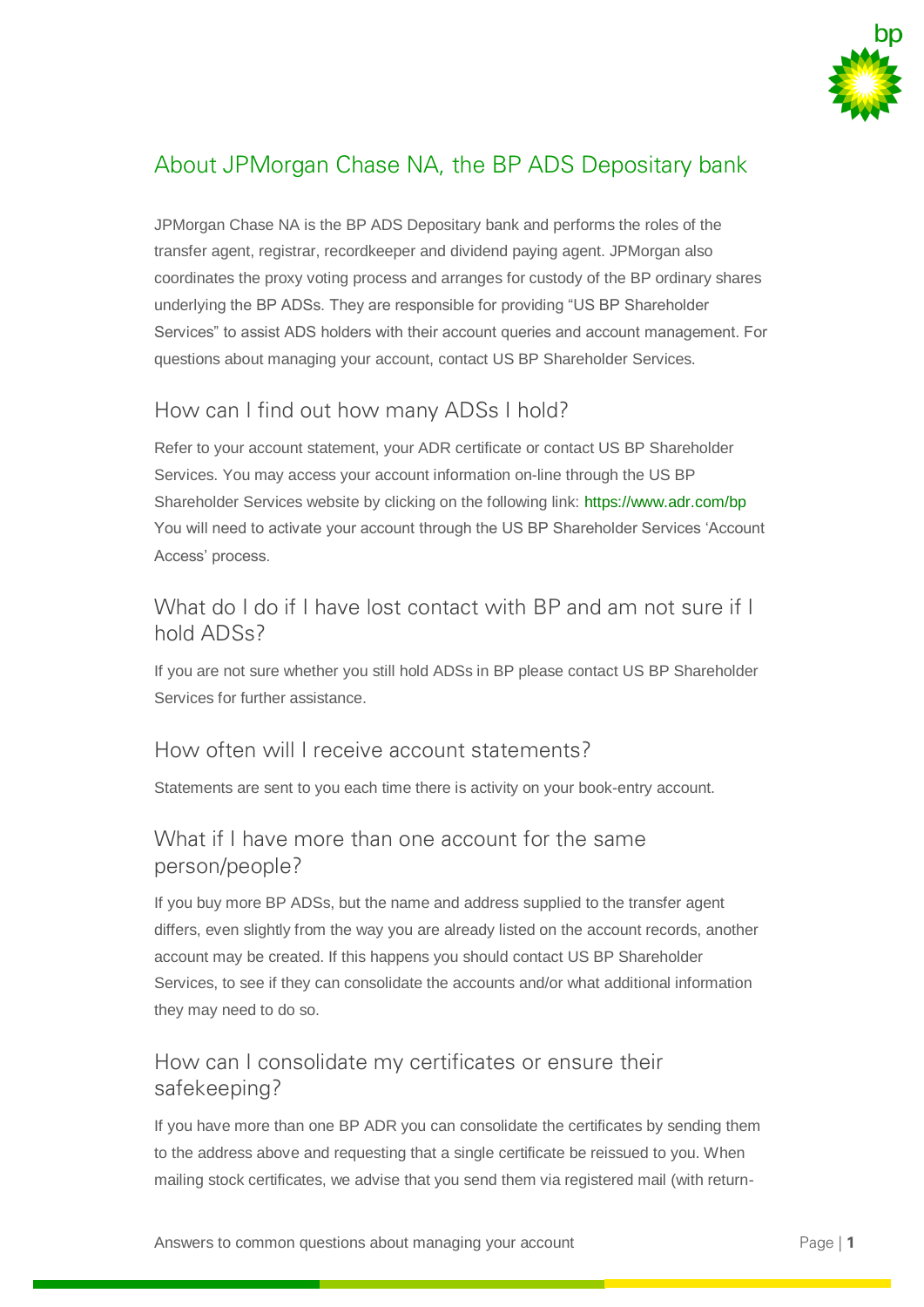

receipt requested) and insured for 3% of the value of said certificates. Alternatively, you can ensure the safekeeping of your ADRs by depositing your certificates with US BP Shareholder Services and converting your account to book-entry. You have the option at any time to request that US BP Shareholder Services issue an ADR certificate representing all or a portion of your ADSs.

## What should I do if my certificate is lost?

You should contact US BP Shareholder Services immediately to report the loss of your certificate and to request paperwork to begin the replacement process. They will provide the affidavit of loss and calculate the amount of the replacement costs, if applicable.

## How do I report non-receipt of a certificate?

In some cases it can take up to 10 days for mail to be delivered. If 10 days have passed the since the certificate was mailed, you may send notification of non-receipt in writing to US BP Shareholder Services.

## What should I do if I find the certificate after it has been replaced?

If you locate a certificate that has already been replaced, please send the original certificate to US BP Shareholder Services.

#### What happens if I lose my dividend check or tax form?

You should notify US BP Shareholder Services if you lose your dividend check. They will place a stop-payment order against your original check and issue a replacement check to you at no cost. You can contact US BP Shareholder Services to request a copy of your most recent US tax form, beginning each February 1, for the previous tax year.

#### As a Canadian resident, how will I receive dividends?

During the course of 2008, BP voluntarily delisted from the Toronto Stock Exchange due to extremely low activity volume and to streamline its share listing arrangements. One result of the change was to discontinue the provision of a separate Canadian transfer agent and cease Canadian dollar dividend payments, effective 2009. As a result, all of BP's ADS dividends are paid in US dollars.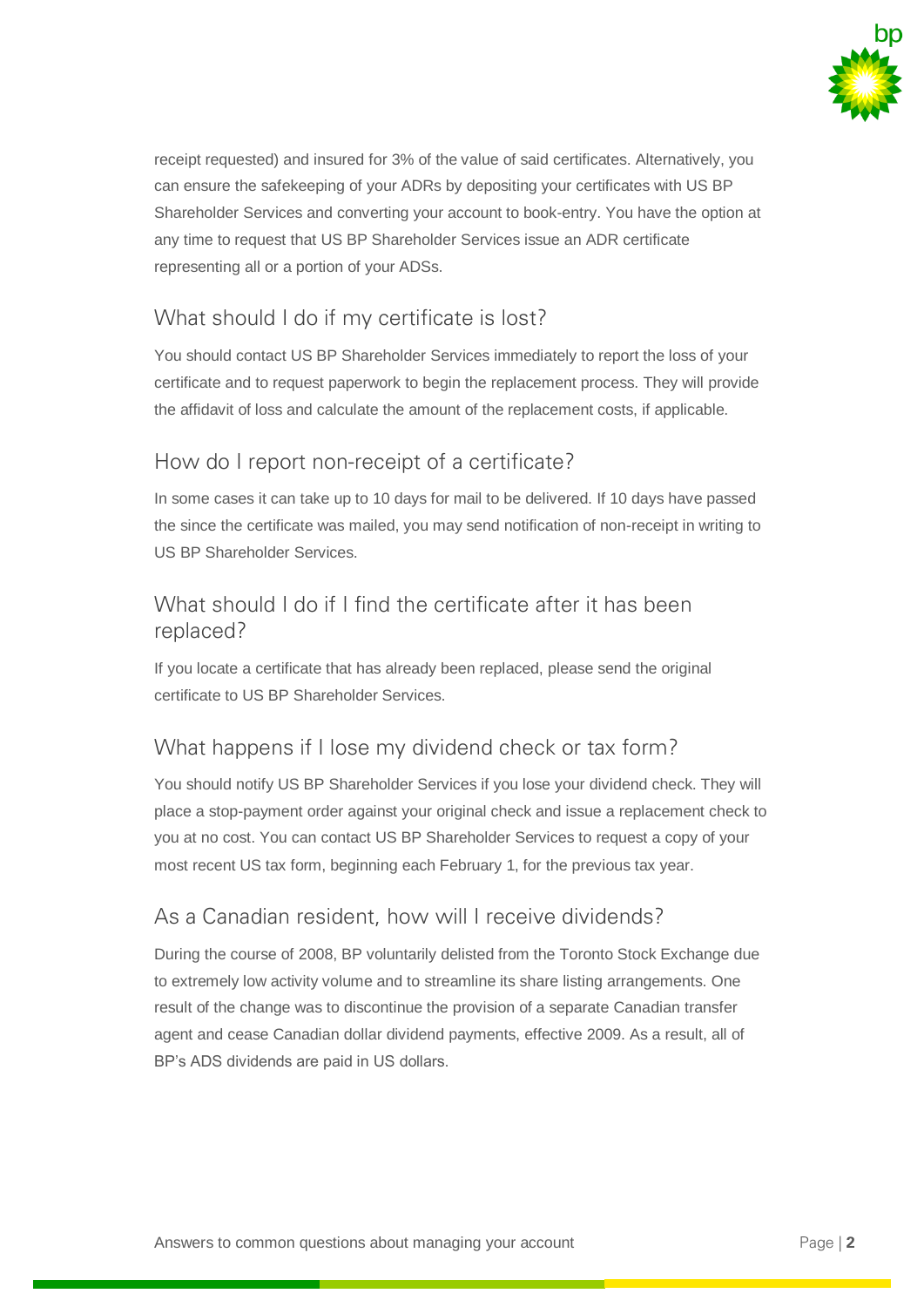

#### How do I inform you of a change of name, address or bank details?

Please click the following link to view information on changing your details. Updating your account details

#### Can I change my address every season?

Yes, please click the following link to view information on changing your details. Updating your account details

#### How do I inform you of the death of an ADS holder?

Please click the following link to view information on notifying US BP Shareholder Services of the death of a shareholder. Updating your account details

# About ADSs

## What is BP's share capital?

BP's share capital is made up of ordinary shares of US\$0.25 each, 8% cumulative preference shares of £1 each ('First preference shares'), and 9% cumulative preference shares of £1 each ('Second preference shares'). In the US, the company's securities are traded in the form of ADSs, for which JP Morgan Chase is the depositary and transfer agent. Further information is available via the link below: [Share capital](http://www.bp.com/content/bp/en/global/corporate/investors/information-for-shareholders/share-capital.html)

#### What is a BP ADS share?

A BP American Depositary Share (ADS) is a US dollar-denominated form of equity ownership in BP, representing ordinary shares on deposit in the United Kingdom. An ADS carries significant rights arising out of those ordinary shares. For example, it confers the right to receive dividends in US\$, the right of registered ADS holders to attend BP shareholder meetings, and the right to vote on all matters before the company.

#### What is an ADR?

An American Depositary Receipt (ADR) is a physical certificate evidencing ownership of ADSs. The term is sometimes used to refer to ADSs themselves.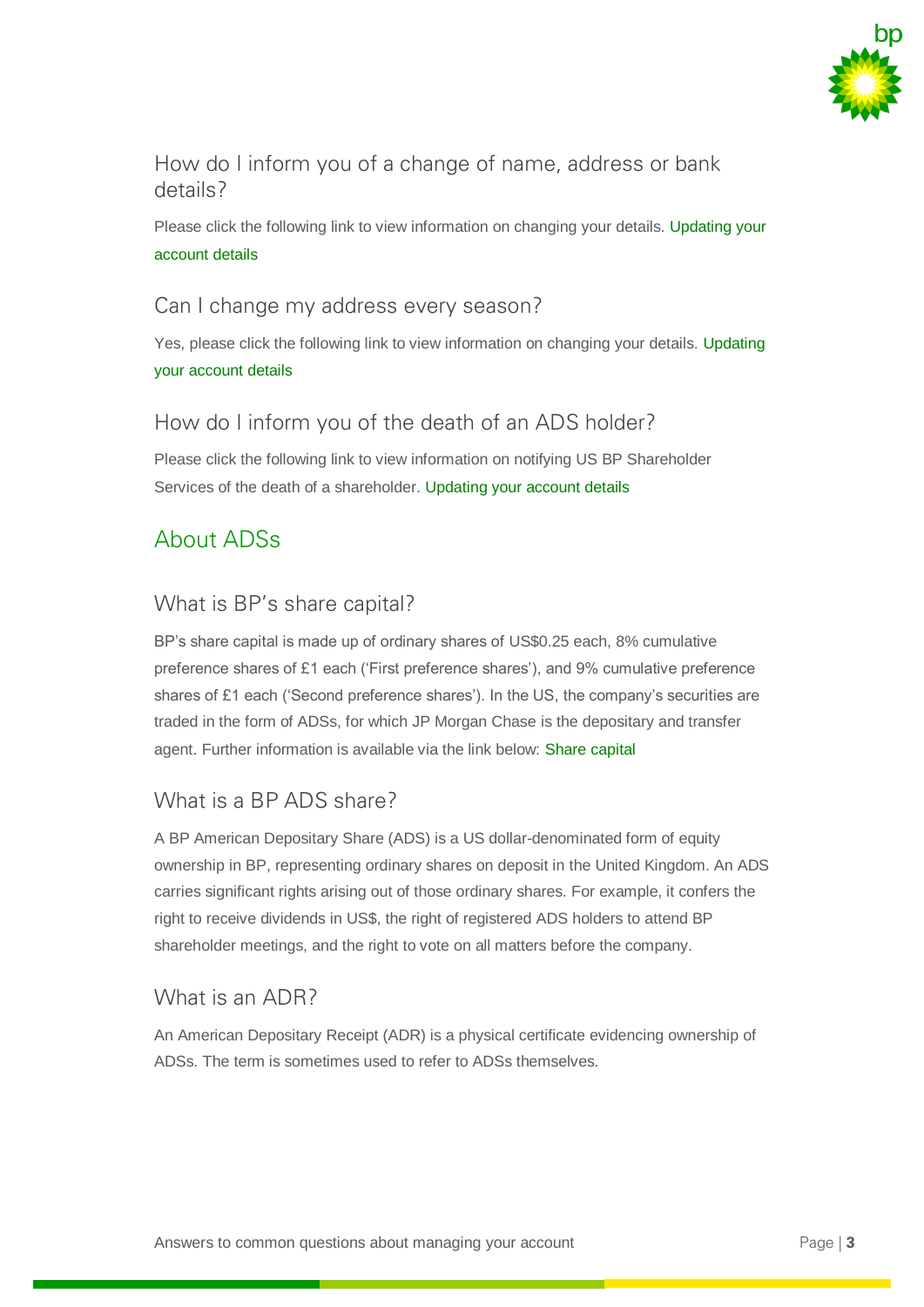

## Is there more than one type of ADR certificate?

No. Effective with our October 4, 1999 two-for-one share split, the ADR certificate represents a nominal value of \$0.25 per Ordinary share. Nominal value is similar to par value on US stock certificates. Previous BP ADR certificates represented a nominal value of \$0.50 per ordinary share and previous BP ADR certificates represented the nominal Values per ordinary share in pence. All of these certificates are valid and have the current nominal value of \$0.25 per ordinary share and ratio of six ordinary shares per ADS.

## How are BP ADSs related to ordinary shares?

Every BP ADS represents six BP ordinary shares. Ordinary shares trade primarily in the UK and pay dividends in pounds sterling. They do not trade on a US exchange.

# Can I get an ADR certificate?

You may obtain a physical certificate for all or a portion of your BP ADSs by contacting US BP Shareholder Services and requesting one. However, as the stock markets move toward faster settlement periods, having to deliver a physical certificate to settle a transaction may impede the timeliness of that transaction.

#### Where are BP ADSs traded?

The ADSs are listed and traded on the New York Stock Exchange. The trading symbol is 'BP'.

#### How can I find out the price of a BP ADS?

Prices are published in many newspapers and financial websites. You may obtain closing price by contacting US BP Shareholder Services. Current price quotes (with a 20 minute delay) can be viewed by selecting the following website lin[k: US BP Shareholder Services](http://www.adr.com/bp)  [website](http://www.adr.com/bp)

#### What is book-entry registration?

Book-entry registration is an easy and safe electronic alternative to paper certificates. An account statement reflects the number of ADSs registered in your name on the Depositary's records. You retain full rights and privileges of owning BP ADSs . If you have misplaced your account statement and need to request that a duplicate be sent to you, you must contact US BP Shareholder Services.

Book-entry ownership has been encouraged by both the Securities and Exchange Commission and the New York Stock Exchange. Book-entry registration is sometimes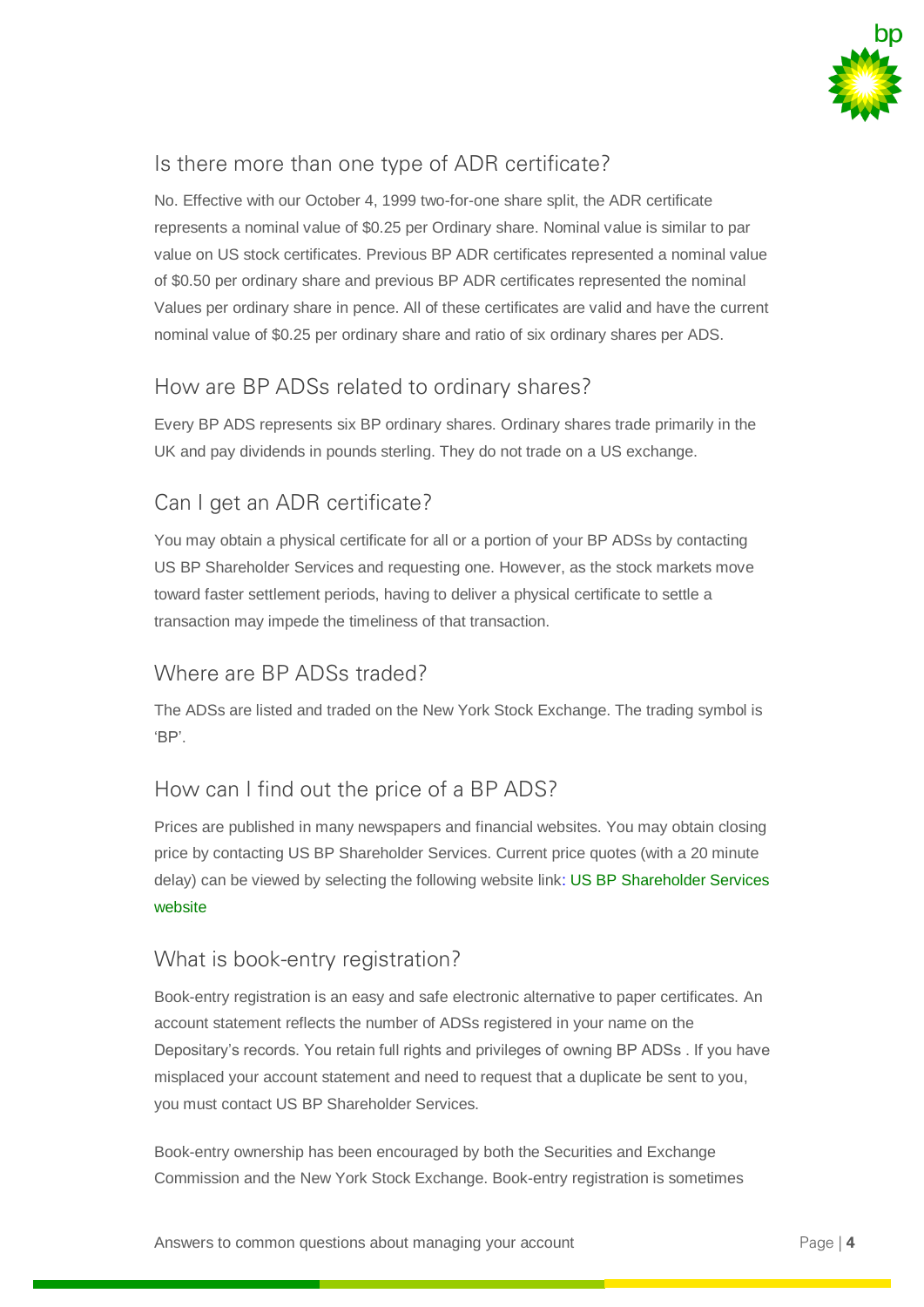

also referred to as 'DRS' in reference to the Direct Registration System and has several advantages over physical certificates including:

- providing added security for your share ownership
- eliminating the need/cost of safety deposit boxes and time spent locating certificates
- facilitating and speeds trading
- eliminating the potential cost of replacing lost certificates
- reducing the cost of administering share records

#### Are ADS holders being charged a dividend fee?

Yes, beginning with the 1Q15 dividend payment, ADS holders who receive a cash dividend are charged US\$0.005 per BP ADS per quarter per cash distribution. This fee will be deducted from your cash dividends.

#### Why are ADS holders being charged a fee on their dividend payment?

There are a number of costs associated with maintaining the NYSE ADS listing and SEC registration, including Sarbanes-Oxley related expenses, SEC requirements and administering the ADS facility. BP intends to use the fees it receives to offset these costs.

#### Were ADS holders notified of the dividend fee?

The Deposit Agreement was updated in October 2013. Registered ADS holders of record on the books of the Depositary were notified of changes to the Deposit Agreement, including provisions for the potential introduction of a dividend fee, in a mailing sent in December 2013.

#### Is there an alternative to cash dividends?

Yes, you can elect to receive your dividends under the scrip dividend program (instead of cash dividends), where the dividend fee is not applicable but an issuance fee of \$0.05 per ADS will apply. Please refer to the terms and conditions of the scrip dividend program at bp.com/scrip.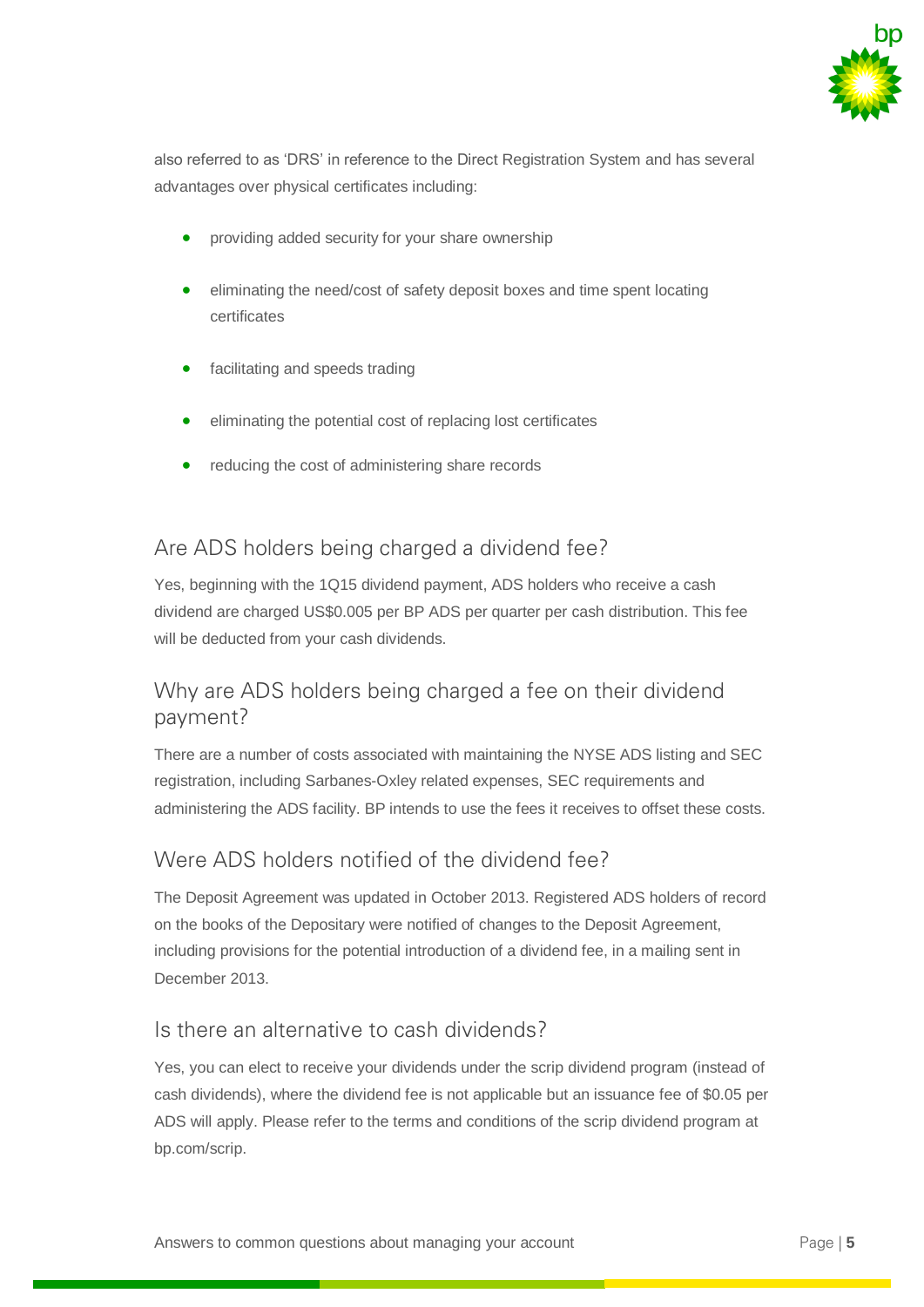

Alternatively, ADS holders can convert their ADSs to UK ordinary shares by contacting their broker and requesting a cancellation of their ADSs. Shareholders will need to hold ordinary shares directly or hold through a local broker in the UK. Note that future dividend payments will then be made in British Pounds Sterling so conversion costs into US dollars need to be considered.

#### What are my rights as an ADS holder?

ADS holders are generally entitled to the same rights as the underlying shareholders, subject to the terms specified on the Deposit Agreement, which can be found at [http://www.sec.gov/Archives/edgar/data/313807/000119380513002220/e611622\\_ex99](http://www.sec.gov/Archives/edgar/data/313807/000119380513002220/e611622_ex99-a.htmhttp:/www.sec.gov/Archives/edgar/data/313807/000119380513002220/e611622_ex99-a.htm) [a.htmhttp:/www.sec.gov/Archives/edgar/data/313807/000119380513002220/e611622\\_ex](http://www.sec.gov/Archives/edgar/data/313807/000119380513002220/e611622_ex99-a.htmhttp:/www.sec.gov/Archives/edgar/data/313807/000119380513002220/e611622_ex99-a.htm) [99-a.htm](http://www.sec.gov/Archives/edgar/data/313807/000119380513002220/e611622_ex99-a.htmhttp:/www.sec.gov/Archives/edgar/data/313807/000119380513002220/e611622_ex99-a.htm)

# About BP 2-for-1 stock splits

The table below shows the share/stock splits which have occurred for BP.

| <b>Record Date</b> | Payment/Effective Date | Rate        |
|--------------------|------------------------|-------------|
| October 1, 1999    | October 1, 1999        | Two-for-one |
| May 29, 1997       | June 6, 1997           | Two-for-one |

Following shareholder approval at the Extraordinary General Meeting in September 1999, previous BP ordinary shares with nominal value of \$0.50 per share were subdivided into two new ordinary shares with nominal value of \$0.25. For ADS holders, the subdivision resulted in a 2-for-1 stock split of ADSs. ADS holders received one additional ADS for each ADS previously held. Therefore, for every ADS held before the stock split you now hold two ADS. One ADS continues to represent six ordinary shares.

The subdivision of the company's ordinary share capital became effective on October 4, 1999. The split applied to stock holders of record as of the close of business on Friday, October 1, 1999. The subdivision is generally understood in the US as a 2-for-1 stock split.

BP split its shares in 1999. Prior to the 2-for-1 stock split, BP Amoco ADSs were trading at prices significantly higher than those of the company's principal competitors. Splitting the shares has caused the price per share to be reduced and as a result the shares

Answers to common questions about managing your account **Page | 6** Page | 6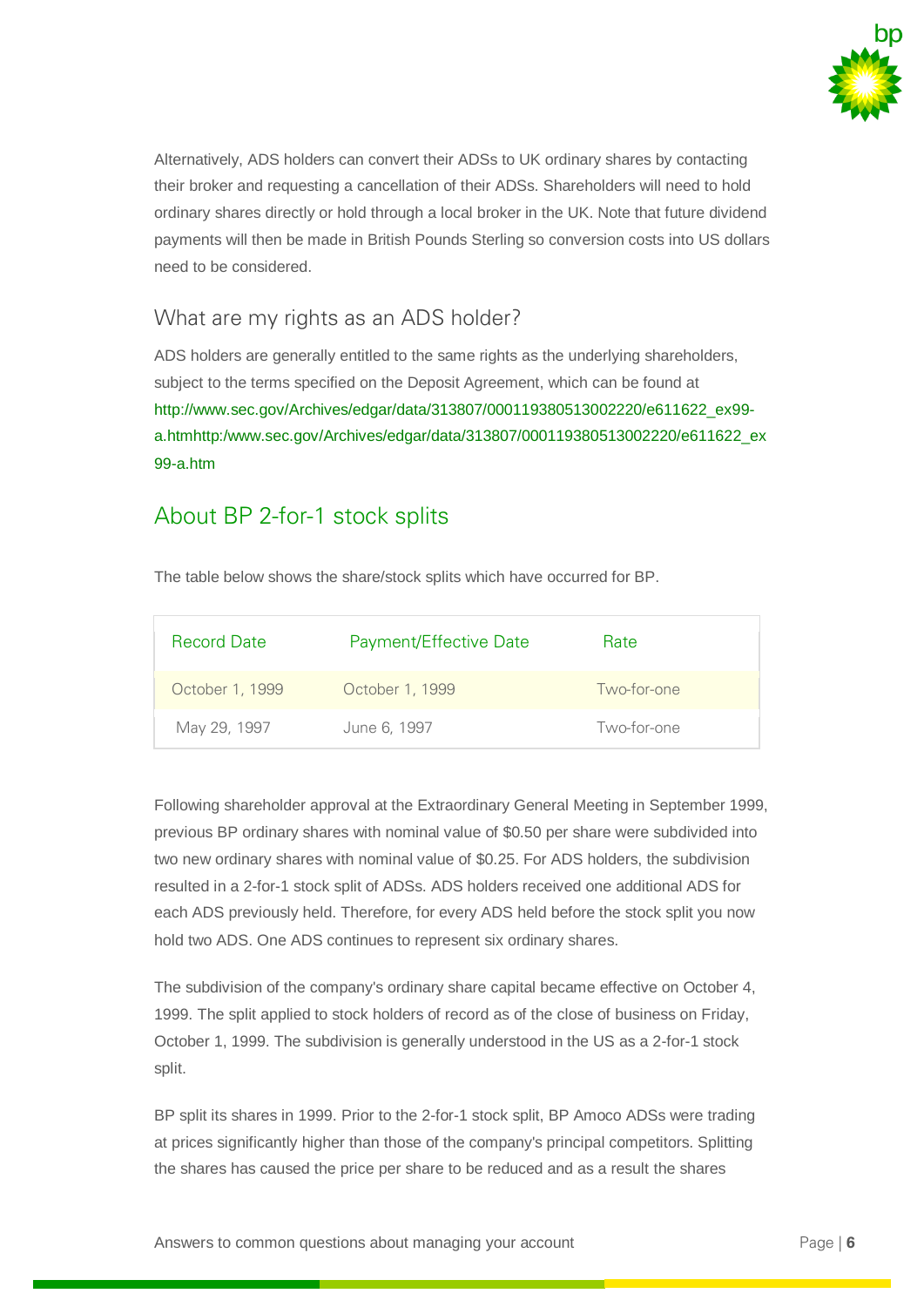

should be more attractive to individual investors and liquidity improved. The 2-for-1 stock split was effective from the start of business on Monday, October 4, 1999.

#### How has the 2-for-1 stock split affected my shareholding in the company?

The number of ADSs that were registered in your name at the close of business on Friday, October 1, 1999 was doubled. While it is not possible to isolate the effect of the stock split on the price of BP ADSs from all the other factors affecting that price, it is believed that the immediate effect of the 2-for-1 stock split reduced the price per share to approximately one-half of that prevailing immediately before the stock split. This reduction in price, when coupled with the doubling of your registered shares, will have left the value of your shareholding approximately the same immediately after, as it had been immediately before, the stock split.

#### I hold some of my shares in certificated form, what should I do with my existing ADS certificate(s)?

Your existing ADS certificate(s) remains valid and should be kept in a safe place. Any certificates you may have received represent the additional ADSs issued to you as a result of the 2-for-1 stock split. We would like to remind you that at any time you can send your certificates via registered mail to US BP Shareholder Services and request your account be converted to book-entry form. Book-entry is the most secure and efficient form of ownership. Please contact US BP Shareholder Services using the above details 5672 if you should have any questions about book-entry ownership.

## I hold all of my shares in book-entry form. Why did I not receive a certificate for the shares issued as a result of the 2-for-1 stock split?

Because some, if not all, of your ADSs are held in book-entry form, the safest and most cost effective way for us to deliver the additional ADSs resulting from the split was to credit your book-entry account. A statement confirming the additional split shares was mailed to each book-entry holder. You may contact US BP Shareholder Services, if you did not receive a statement or wish to obtain a duplicate statement or a certificate for some or all of your ADSs.

#### Did the 2-for-1 stock split affect the payment of my dividends?

No. While the stock split will result in a halving of what would otherwise have been the dividend rate per share, your aggregate dividend remained the same as it otherwise would have been because your shareholding has doubled.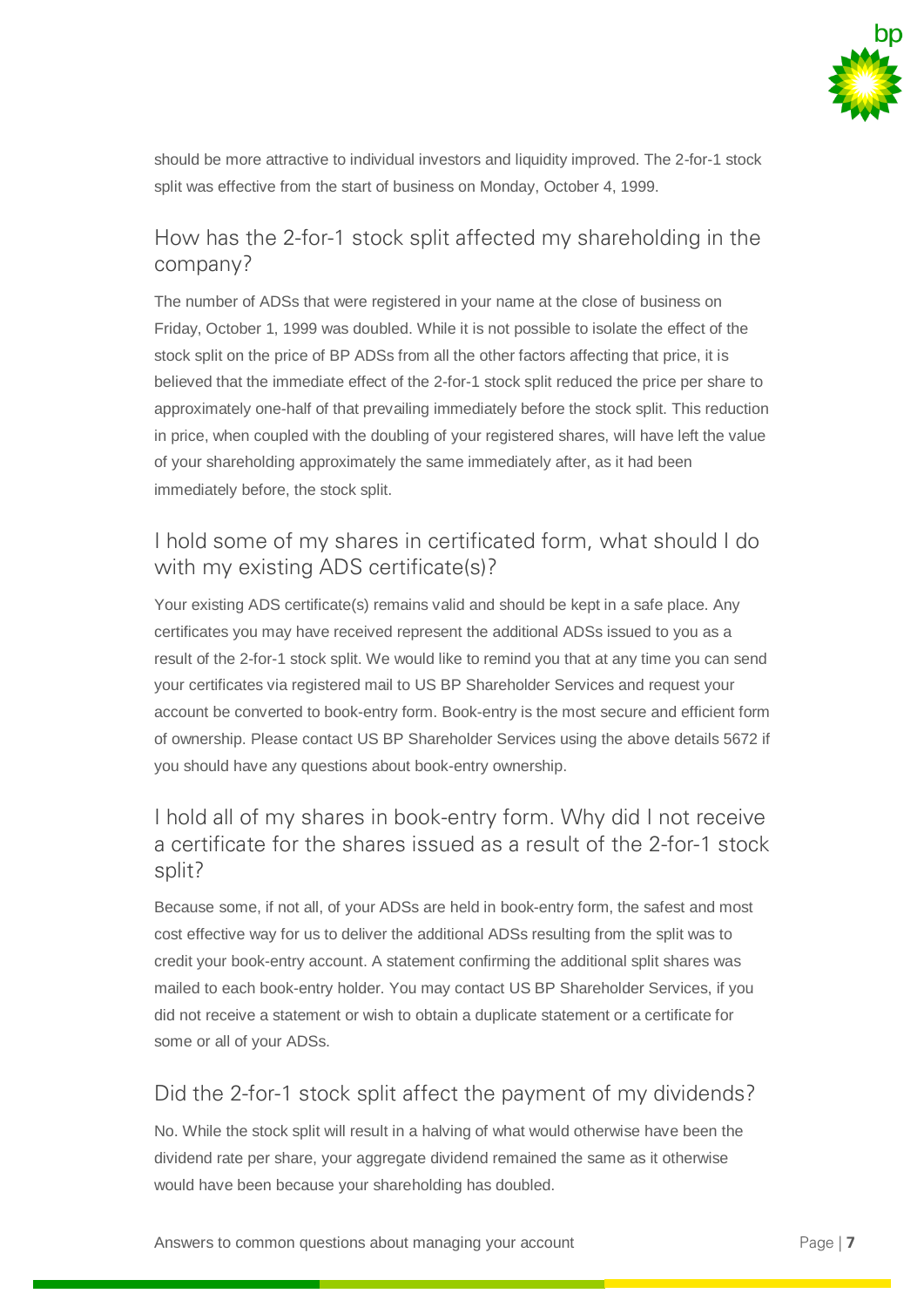

## Will I be subject to US federal income tax upon receipt of additional ADSs as a result of the 2-for-1 stock split?

No. The stock split has no US federal income tax implications for ADS shareholders, except that such shareholders must allocate to the additional ADSs generally half of the shareholder's cost basis in their original ADSs. The additional ADSs will have the same holding period for capital gain purposes as the original ADSs.

# About former Amoco and Arco common shares

#### Are Amoco Corporation (Amoco) or Atlantic Richfield Company (Arco) common shares the same as BP ADSs?

No. Following these respective transactions Amoco and Arco common shares must be exchanged for BP ADSs. Former Amoco and Arco shareholders will not be able to receive dividends or proxy materials until they send in their Amoco or Arco common share certificates for exchange. Shares that are not exchanged will eventually become subject to state 'abandoned property' laws and claimed by the state of last residence.

#### How can I exchange my Amoco or Arco common share certificate(s) for BP ADSs?

For inquiries regarding the exchange of Amoco or Arco common shares for BP ADSs, or to forward exchange materials, you should contact US BP Shareholder Services for information and instructions.

#### What did I receive for my Amoco common shares?

For every one share of common shares in Amoco surrendered, you will have received approximately 1.3233 BP ADS. This is the exchange ratio (after adjustment for the 2-for-1 split of BP ADSs on October 4, 1999) approved by both companies' shareholders for the 1998 merger of The British Petroleum Company p.l.c. and Amoco Corporation. All recordholders were sent an Exchange Form in early January 1999, which should have been completed and returned to the exchange agent. In return, shareholders will have received a statement showing the number of whole BP ADSs they own and a check for the value of any fractional BP ADS interest arising out of the exchange. Shares that are not exchanged will eventually become subject to state 'abandoned property' laws and claimed by the state of last residence.